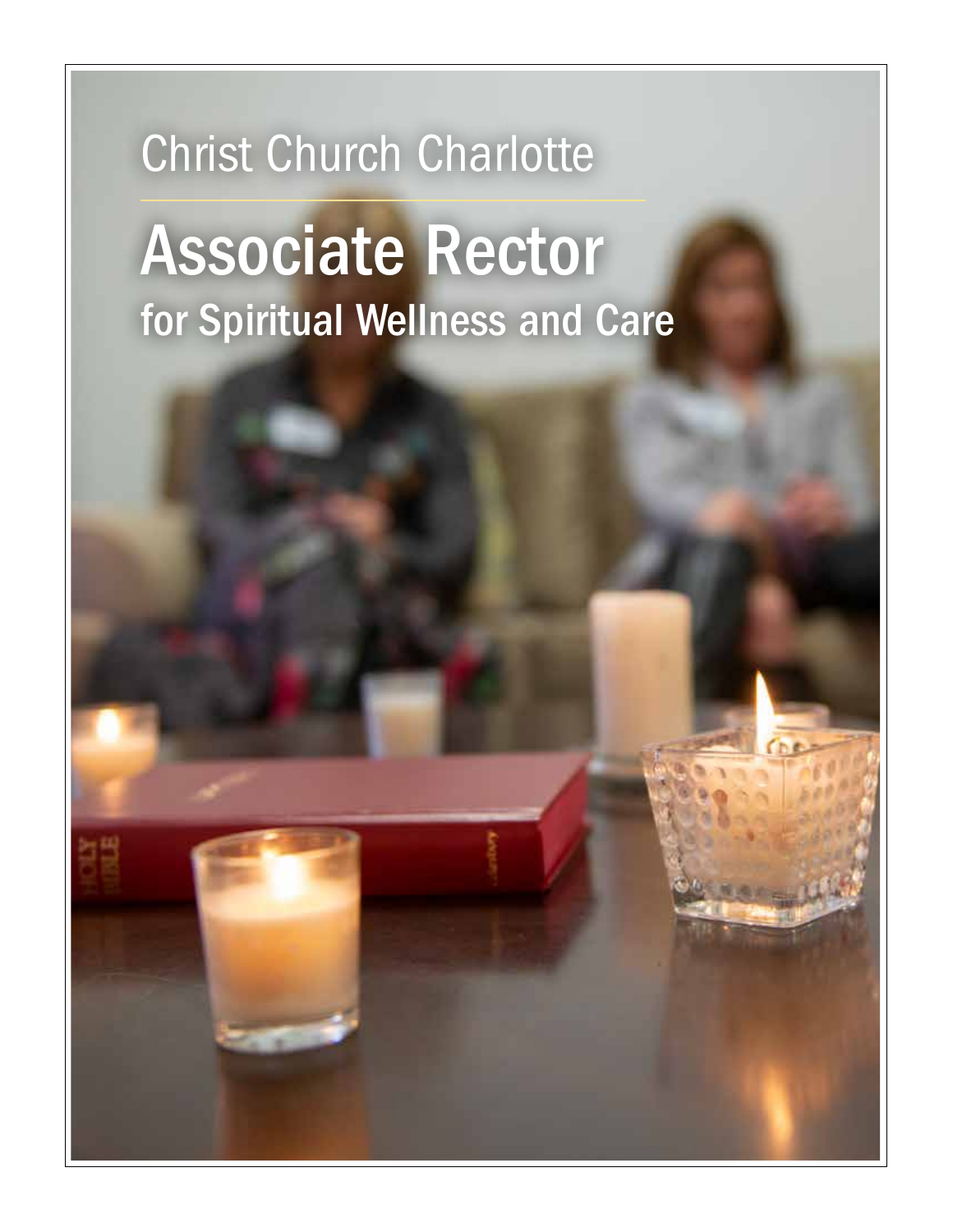

### What We Seek

We are seeking a new Associate Rector who can help lead our parish into an essential understanding of Christian spirituality and the role it plays in wellness. This important, emerging ministry will encourage and equip people to find deeper connections with God, leading to new paths of healing and addressing core issues in their pursuit of a better life and a better world.

Our new Associate will work in close relationship with a gifted team of other clergy and staff in the shared work of preaching, teaching, and program leadership, drawing upon the experiences and resources of a 6,000-member congregation with an annual budget of \$5.6 million.

Christ Church is strongly committed to the pioneering work of nurturing the connections between spirituality and well-being. Like many churches, we have long-standing creative ministries in pastoral care. Through this work, which is shared among all of our clergy, we have become more acutely aware of the importance of spirituality for individuals, families, and communities, and the ongoing care of our congregation. We believe "spiritual wellness is having a connection with God that nurtures and inspires our life."

While gratefully acknowledging the value of traditional medicine and other treatments, we also believe spirituality has an underappreciated role in helping people live resilient lives. We know that cultivating a deeper spiritual life has the power to prevent and ameliorate suffering, and to help people heal and recover from crisis.

Over the years we have benefited from the tremendous wisdom of guest speakers and collaborators -- Lisa Miller, Ned Hollowell, Lauren Winner, Nora Gallagher, Kate Bowler, Robert Wicks, and Christine Moutier, just to name a few - who have served as resources and challenged us to imagine what this ministry can look like.

To learn more about our commitment to this kind of ministry, we invite you to read "A Church Invests in Mental Health in Response to Parishioners' Suffering" at episcopalnewsservice. org/2019/07/11/a-church-invests-in-mental-health-in-response-to-parishioners-suffering.

We don't expect you to have all the answers. We don't have them either. But we are committed to exploring this life-saving work together.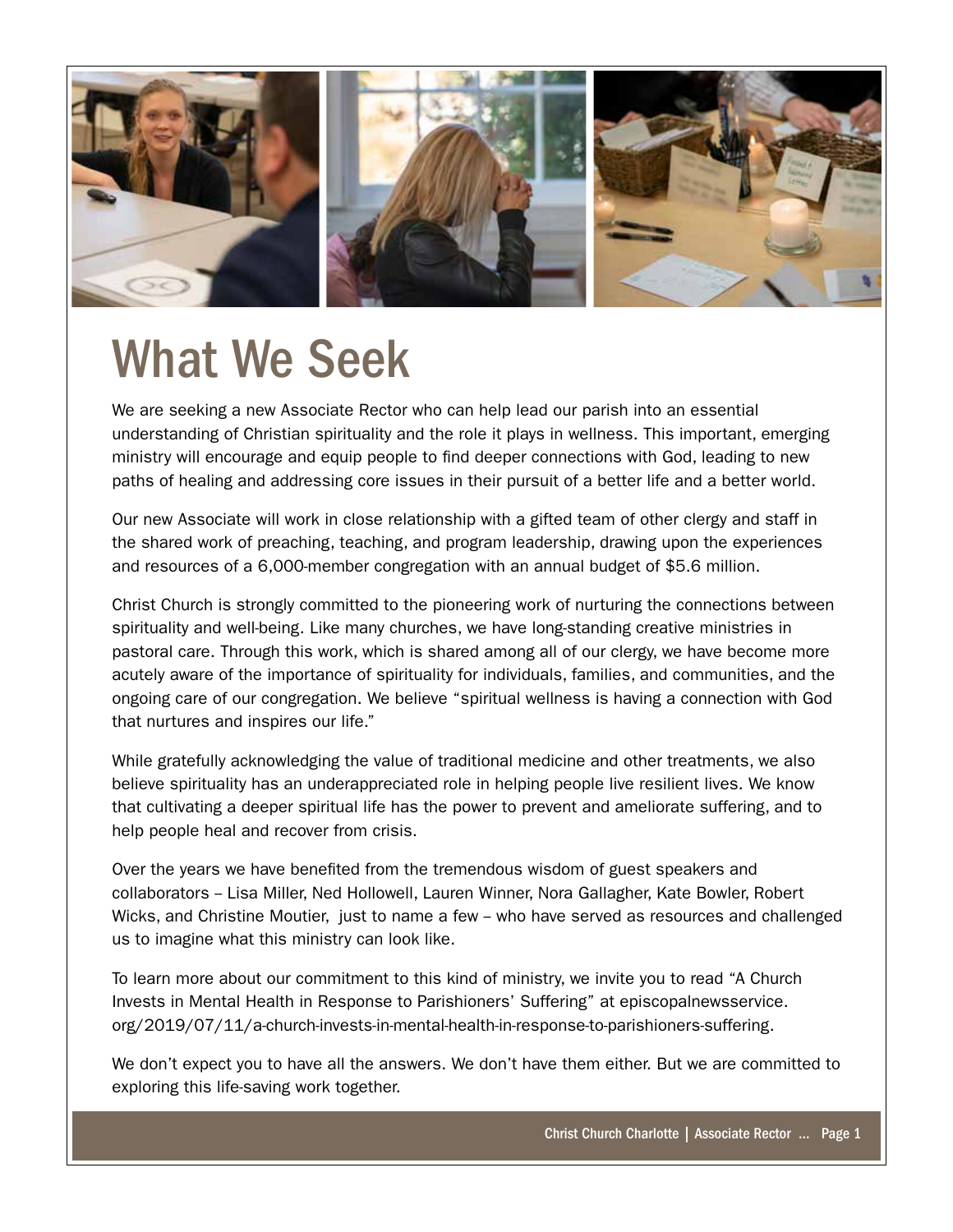

### What Our Associate Will Do

**CELEBRATE AND HONOR** the vision and mission of Christ Episcopal Church and the Episcopal tradition of diversity, equity, and inclusiveness that we proclaim.

WORSHIP AND PREACH in a variety of styles and settings: Rite I and Rite II, with formal preaching and rich music; our informal, participatory contemporary worship service; our relaxed family Discovery Service for the youngest among us in the parish hall; our Sunday evening service, employing a variety of music and readings from around the world; and other forms yet to be identified that help us draw near to God in new ways.

**TEACH** the essentials of Christian spirituality and help people make connections between spirituality and wellbeing. Organize and lead classes, workshops, retreats, and conferences, bringing together resources to help make Christ Church a wellspring of wellness for members and people in our community, the wider church, and the world.

COLLABORATE with our wellness team to create psycho-educational offerings to support people during times of crisis and recovery, responsive to the lived experiences of our parishioners. Promote teen and adult mental health wellness around such issues as grief, depression, addiction, and suicide prevention.

**DEEPEN** our efforts to train Christ Church members in the work of pastoral visitation and support to assist the clergy in pastoral care for the congregation. Develop and implement a model for training and ongoing support of these lay pastoral ministers.

**SHARE** responsibilities with other clergy staff in pastoral care, weekday liturgies or services, home and hospital visitations, baptisms, weddings, funerals, and other rites of the church.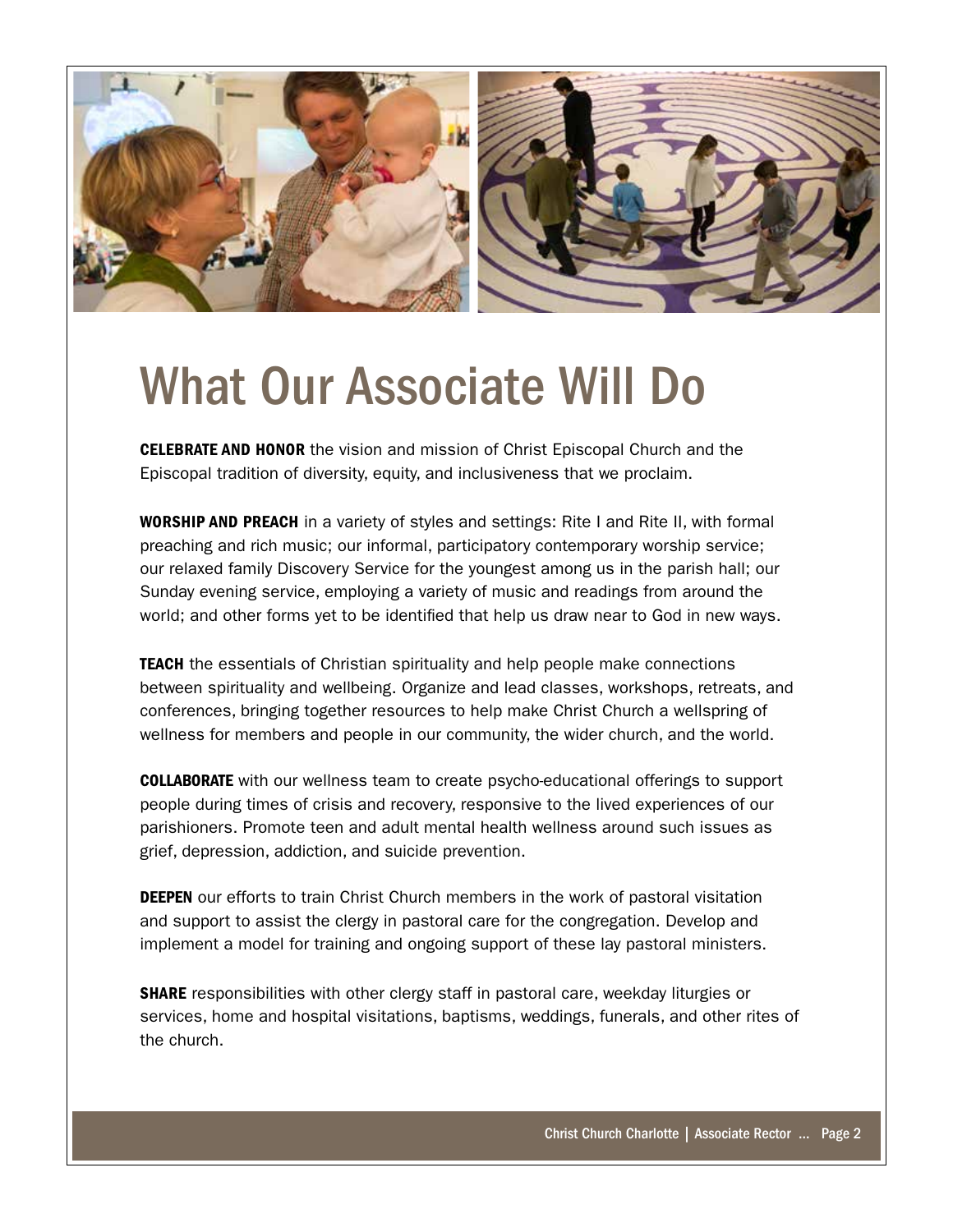

There is a genuine emphasis placed on leadership development across the staff at Christ Church and especially with the clergy. Continuing education and personal leadership coaching are provided and encouraged for each of the clergy staff. These resources, partnered with ongoing vocational discernment with the Rector, make for dynamic ministries that occupy that sweet spot of vocation where community need and personal fulfillment meet.

#### OUR NEXT ASSOCIATE WILL BE...

- Committed to their own interior life and able to articulate the role of spirituality in their life and community
- Curious, with an interest and passion for the questions we all encounter
- Excited about how to connect Christian spirituality and practice to people's lives, families and community
- Experienced in working with individuals and groups
- Willing to commit to building and leading this ministry at Christ Church for a firm five to seven years.
- Energetic, passionate, and collaborative
- $\cdot$  Digitally adept and technologically fluent
- Eager to learn our names and remember our stories
- A quick study who can easily assimilate into a complex organization
- Able to juggle multiple responsibilities, meet deadlines; self-motivated to set and achieve goals; accountable and organized
- A team player, willing to set aside his/her own work to help others, both clergy and lay staff, at busy times
- $\cdot$  Versatile, joyful, and flexible
- Respectful of different opinions

#### OUR DESIRE IS THAT OUR ASSOCIATE...

- Be committed to self-care; devoted to emotional health as well as physical health; have a network of care to provide support for the long haul
- Have a rich and nourishing spiritual life lived out in regular prayer, study and meditation that grows his or her friendship with God
- Embrace high standards of behavior and performance and maintain a confident, authentic sense of self
- Model a balanced work-personal life by maintaining healthy boundaries
- Take all of her or his vacation and sabbatical time; stay rested and refreshed
- Make family and friends a priority

#### INTERESTING FACTS ABOUT US...

- Pets are welcome in the office.
- Our clergy and staff are extremely collaborative, complementary, and noncompetitive, and the clergy takes semiannual retreats together.
- Some of our clergy stay a long time at Christ Church; others go on to become rectors or bishops. Either way, we are a greenhouse for priestly development.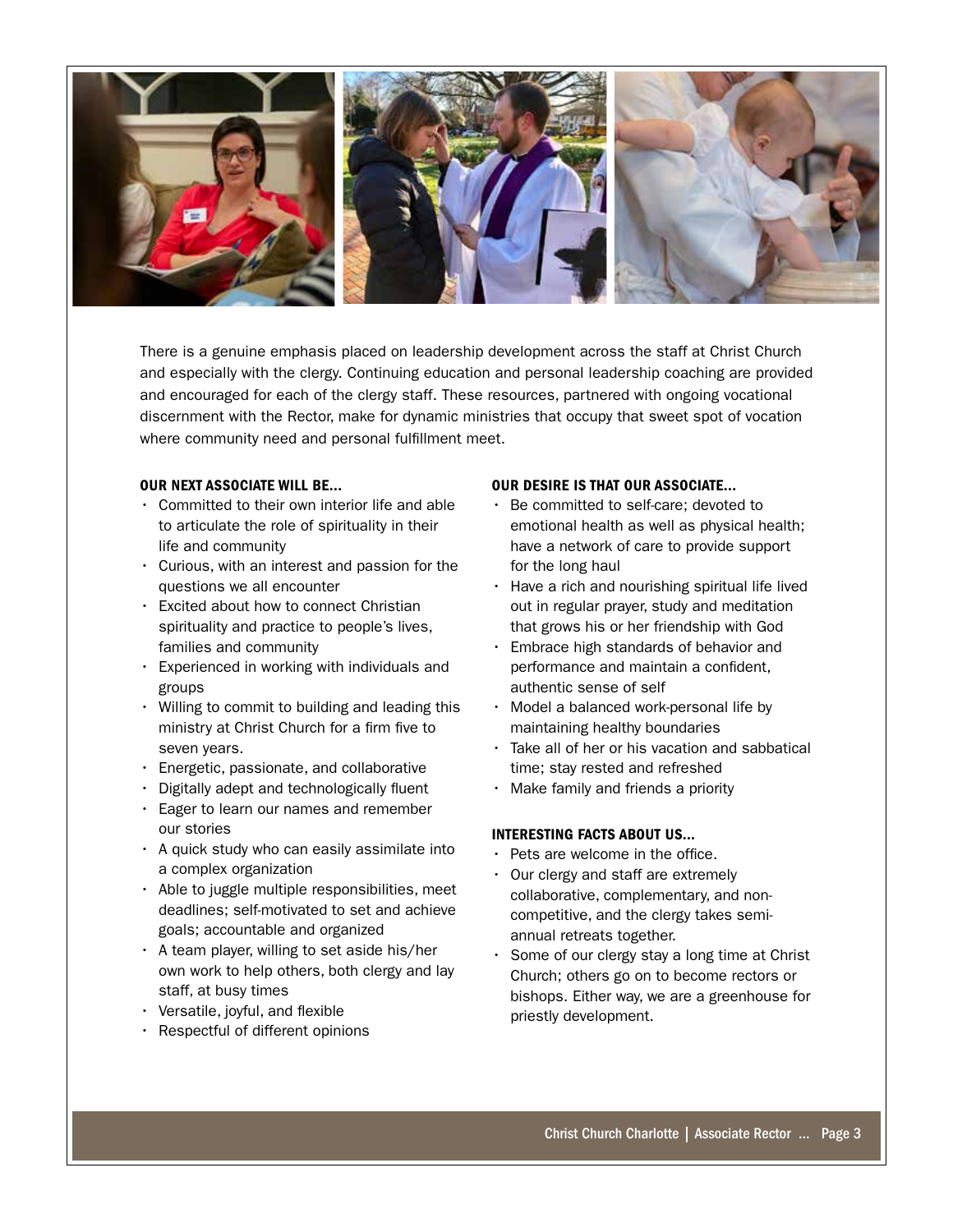

## Participate In Our Search

1) Tell us how to be in touch with you:

Name / Address / Preferred telephone / Preferred email

- 2) Provide your current position and location
- 3) Identify your Diocese of canonical residency

#### 4) Help us get to know you by submitting the following:

- An updated OTM portfolio
- A resumé
- Answers to our questions *(on the following page)*
- A 500-word autobiographical statement
- Letters of reference from three people one clergy, one lay, and one either clergy or lay who is not supervised by you and who is not related to you. Please ask your references to read our materials, then focus their comments on what it is in your life and ministry that makes you a good candidate for this unique call.

#### 5) Send us your materials:

Send your materials electronically to: priestsearchcc@gmail.com Deadline for submissions of completed candidate packets: April 15, 2022

### Our Timetable

Application Deadline: April 15, 2022 Interviews: TBD Call Issued: TBD **Start Date: Negotiable** 

### Contact Us

If you would like to have a conversation to learn more about this position, contact Chip Edens, Rector, at edensc@ christchurchcharlotte.org or email the search committee at priestsearchcc@gmail.com.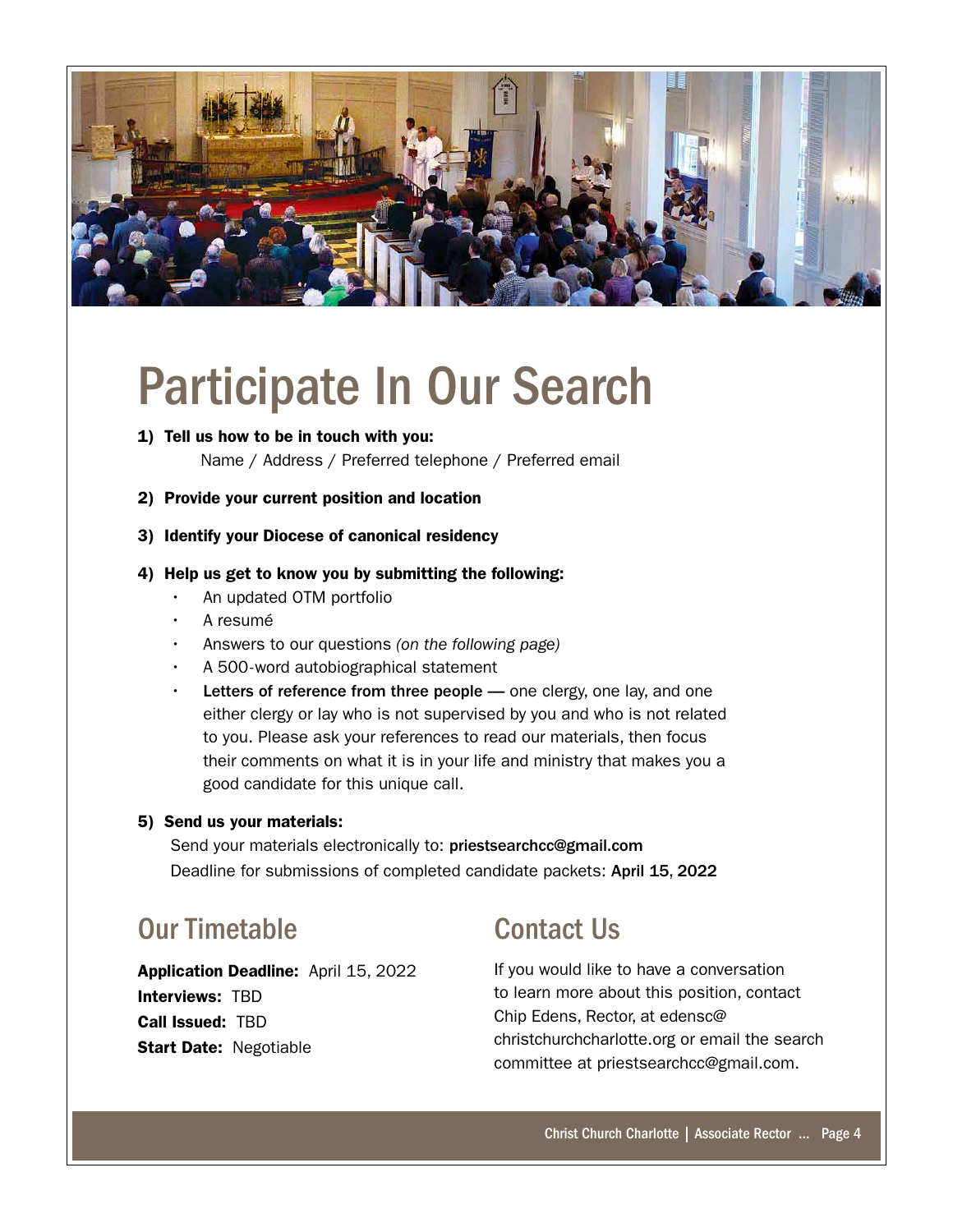

### **Questions**

*Please respond to these five questions in 500 or fewer words each:*

- 1) Describe an experience that was healing and restorative to you. How do you practice spiritual wellness in your own life?
- 2) How do you currently approach spiritual wellness in your professional ministry?
- 3) What ideas do you have for offering spiritual growth through worship, teaching, retreat, community, pilgrimage, and other experiences?
- 4) How might you use technology to lead or facilitate a ministry of spirituality and wellness?
- 5) Describe an experience that you led. What went well? What did not go well? What would you change? What did you learn from that experience?

#### WE WANT TO LEARN ABOUT YOU...

Once we start to get to know you better, our conversations might touch on these topics:

- Where do you find humor? Joy? Beauty? What energizes you?
- What life experiences have enriched you, enabled you to connect more deeply with people, helped you see God's grace at work?
- How do you stay connected to your community, your city, and the world? Which apps are on your phone? What music is playing in the background? What are you reading? When you go out to dinner, what kind of restaurant do you seek out?
- What credentials would you be open to exploring (for example, spiritual direction) or do you already have?
- How do you remain spiritually centered while at the same time being digitally connected?
- What are your Sabbath practices?
- Your career so far. Did you have a prior vocation? What brought you to the Church?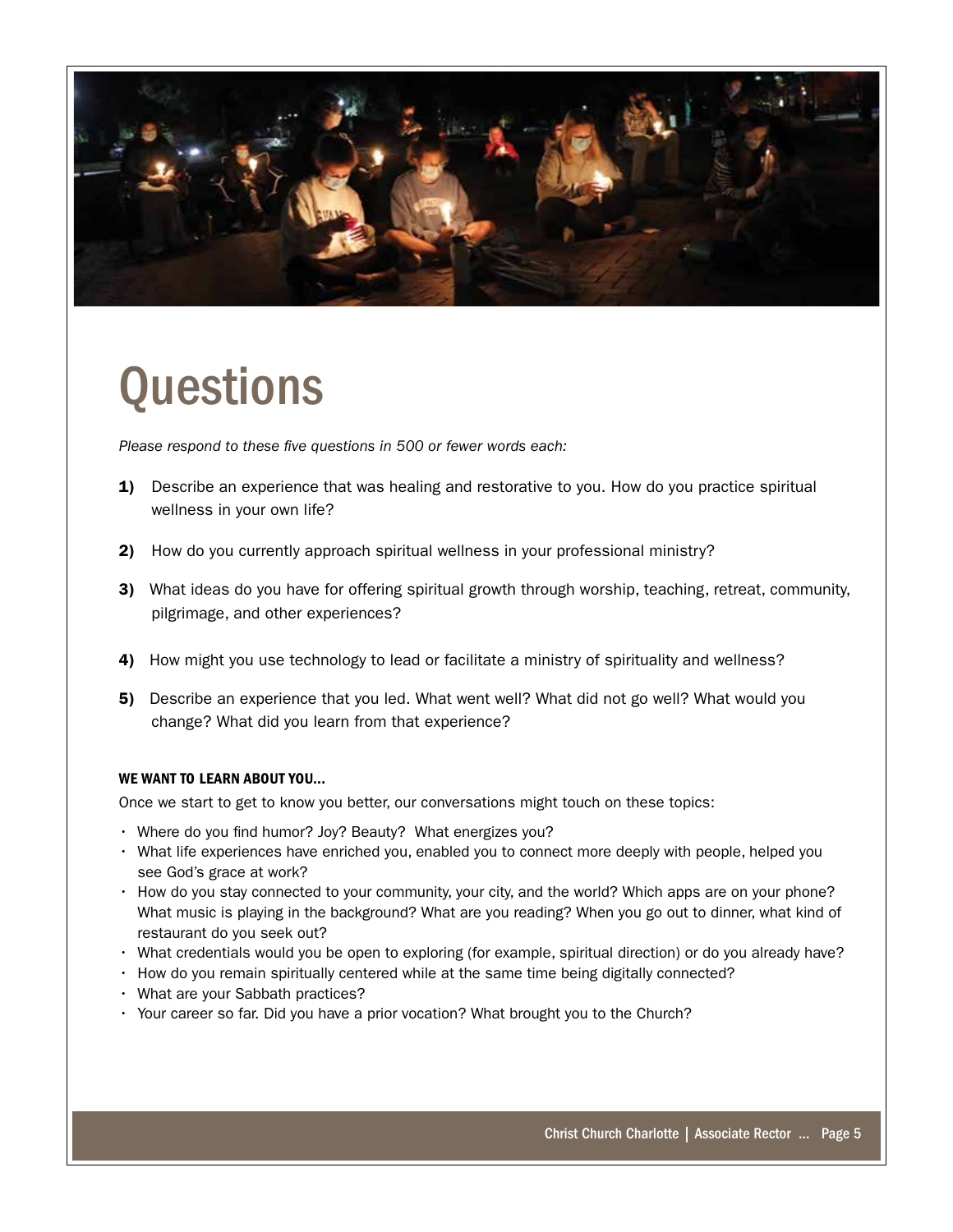

### Learn More About Us

#### CHRIST CHURCH CHARLOTTE | *www.christchurchcharlotte.org*

In 1943, Christ Church Mission, Charlotte, was formally recognized by the Diocese of North Carolina with 98 families. Today our Church has a diverse and passionate membership of over 6,000. We're located in the beautiful neighborhood of Myers Park, a fifteen-minute drive from uptown Charlotte. Visit our website to find detailed information about our congregation, worship, formation, core values, and current priorities.

#### THE DIOCESE OF NORTH CAROLINA | *www.dionc.org*

The Episcopal Church in central North Carolina is composed of 49,000 persons gathered into 111 congregations and ten campus ministries throughout 38 counties in the central part of North Carolina. Our diocese is divided into three regions and seven convocations, each headed by a dean. On an average Sunday, more than 13,500 gather to worship across our diocese. On the website you will find information about our diocese and state history, geography, population, economy, education and recreation.

#### CHARLOTTE, NORTH CAROLINA | *www.charlottesgotalot.com*

The current population of Charlotte is 911,659, making it the 15th largest city in the United States based on the most recent census, and it is among the fastest-growing cities in America. The metropolitan area has a population of well over 2.4 million. The city is a leading U.S. financial center, with the headquarters of Bank of America, Truist Bank, and the East Coast operations of Wells Fargo, as well as two major healthcare systems. Charlotte is also home of the NFL Carolina Panthers, NBA Charlotte Hornets, Charlotte FC soccer, Charlotte Knights baseball, Charlotte Checkers hockey team, and the U.S. National Whitewater Center. We are enriched by a wide variety of educational, arts, cultural, and entertainment venues, including several colleges and universities, many museums and theaters, and outstanding symphony, ballet, and opera companies.